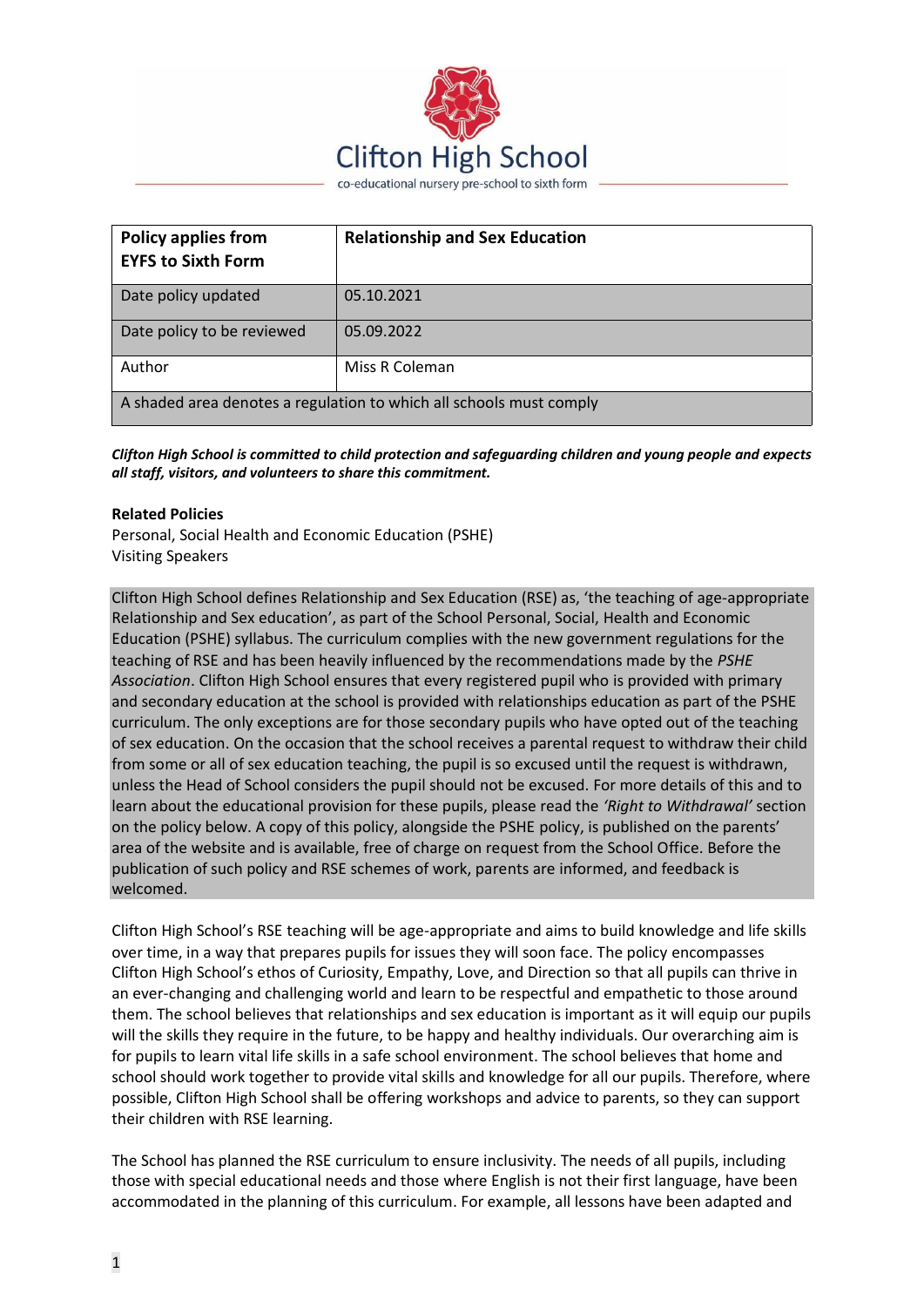differentiated, to ensure greater accessibility for all pupils. The lessons also encompass a variety of learning styles, such as discussion, debate, and interactive learning, to ensure it is accessible and inclusive.

In line with government guidelines, Clifton High School's RSE promotes both gender and LGBT+ equality. Both these topics will be covered in the curriculum and shall be taught sensitively and inclusively. Through this, pupils will learn vital skills that will equip them to challenge discrimination as well as recognise a range of various relationships.

## **Roles and Responsibilities**

The RSE programme has been designed by the Head of PSHE. The curriculum has been overseen and agreed to by the Head of School. The Deputy Head, Pastoral has been consulted in the planning and will also be teaching the curriculum. In addition, there are 2 nominated governors with responsibility for the PSHE curriculum.

RSE curriculum is taught within PSHE lessons across the whole School. In the Junior school, pupils are taught RSE as part of the PSHE curriculum once a week by their class teacher. In the Senior School, the RSE curriculum is taught in weekly Health and Wellbeing lessons that are delivered by form tutors and Guest Speakers. In the Sixth Form, the RSE curriculum is delivered in weekly Future and Skills lessons by form tutors and Guest Speakers.

All teaching staff have access to appropriate learning resources and have received the necessary training to support the teaching of RSE at Clifton High School.

## **Legislation (statutory regulations and guidance)**

All Schools are required to teach relationships education as part of the revised Department of Education statutory guidance. From September 2020, the Department of Education stipulates that all schools must deliver relationships education (in primary schools) and relationships and sex education (in secondary schools). These new guidelines inform the teaching and learning of RSE at Clifton High School. The documents that inform the school's RSE policy includes

- Education Act (1996)
- Learning and Skills Act (2000)
- Education and Inspections Act (2006)
- Equality Act (2010)
- Supplementary Guidance SRE for the 21st century (2014) o Keeping children safe in education **Statutory**
- Safeguarding guidance (2016)

Children and Social Work Act (2017)

Right to withdrawal

For pupils receiving primary education (essentially age 5 to the end of Year 6), there is no right to withdraw pupils from Relationship education. For pupils receiving secondary education (Year 7 and above), Parents' right to withdraw pupils exists for aspects of sex education that are not part of the compulsory Science curriculum. For example, it is not possible to withdraw pupils from topics such as puberty or reproduction. Following a discussion with the Deputy Head, Pastoral, parents can choose to withdraw their children from the 'sex' element of RSE. Under government regulation, parents do not have the right to withdraw their children from the 'relationship', 'health' or other aspects of PSHE. If a parent requests that their child is withdrawn from this section of the curriculum, suitable provision will be provided for these pupils within school, in a different classroom, in accordance with 80A of the Education Act 2002. The provision will be based on the PSHE curriculum, detailed in the school's PSHE policy. A pupil may opt back in to RSE lessons, 3 terms before their 16<sup>th</sup> birthday, without parental consent. When the school receives a parental request that the pupil is wholly or partly excused from sex education provided as part of relationships and sex education, the pupil is so excused until the request is withdrawn, unless or to the extent that the headteacher considers that the pupil should not be so excused.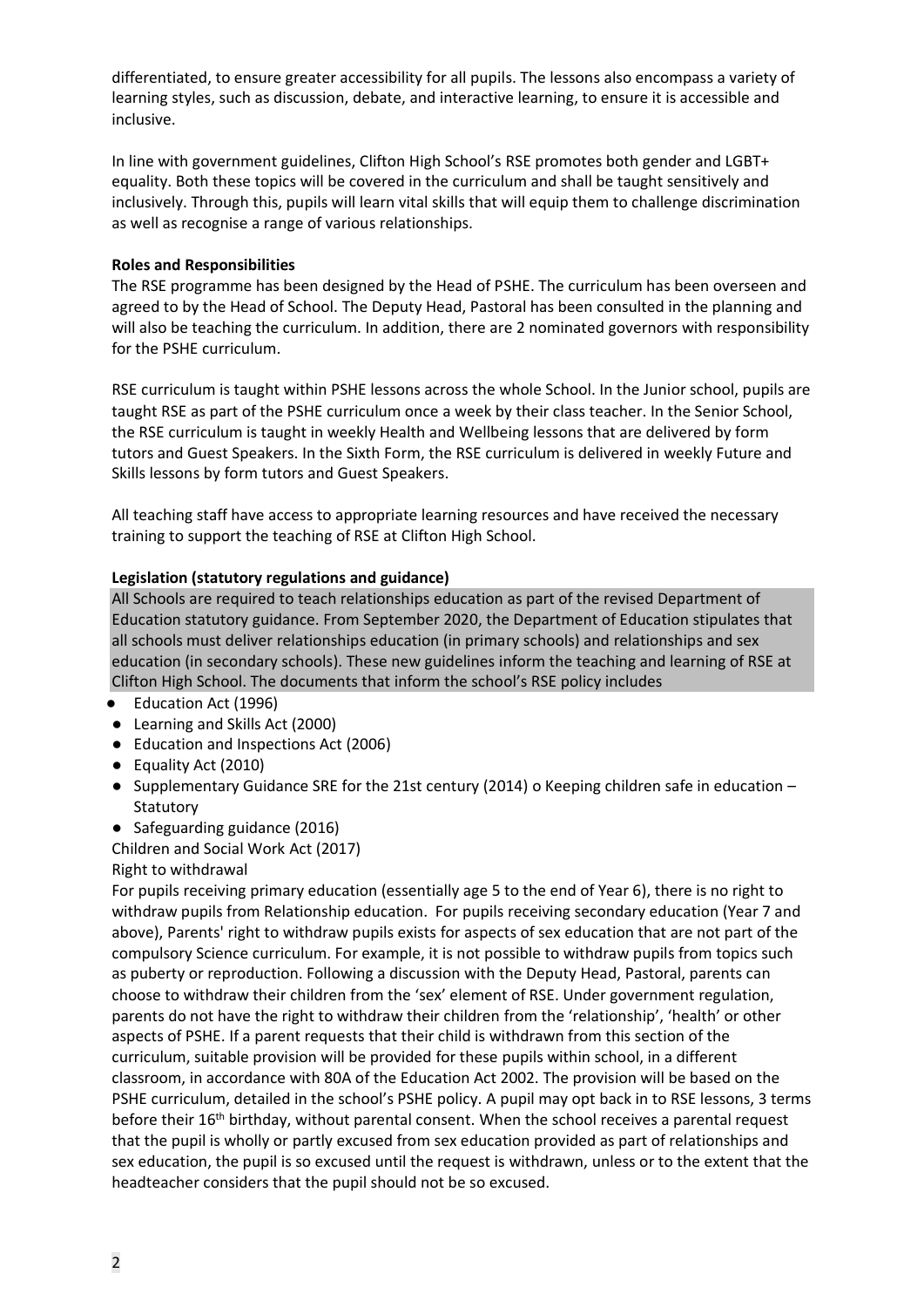## **Curriculum Design**

The Clifton High School RSE programme is an integral part of the whole school PSHE education and will cover a broad range of topics and issues (see list below). The curriculum has been planned carefully, to cover all mandatory RSE topics, as well as being comprehensive and inclusive of all learning needs. In accordance with the Equality Act 2010, the school has adopted an inclusive approach, so all learning resources are accessible, regardless of pupils' gender identity, sexual orientation, disability, diversity, ethnicity, culture, age, religion or belief. For example, The school recognises that sexual orientation and gender reassignment are amongst the protected characteristics and the importance of equality and respect, and an important part of our School Ethos. The teaching of all RSE content is sensitive and age-appropriate in approach and content. The LGBTQ+ issues are fully integrated into programmes of study, rather than taught as stand-alone topics. Clifton High School is committed to ensuring that the teaching of each topic is ageappropriate, by following government guidelines in this area. The RSE programme will be taught through a range of teaching methods and interactive activities, including debate, class discussion and media clips. Lessons will be differentiated so teachers can cater for every learning need in the classroom. Throughout each of the lessons, there are differentiated questions and worksheets, for a range of abilities. Teachers are often given guidance of differentiated questions that can be used, to make discussions more accessible. Teachers are also made aware that when delivering the RSE curriculum some pupils are more vulnerable to exploitation, bullying and other issues on account of their SEND. Therefore, the lessons have been planned to be sensitive to those pupils and teachers are made aware to account for this.

The curriculum is comprehensive but aims to focus on the following topics and issues:

Junior School – Relationships Education

- The importance of family and the characteristics of a healthy family life
- How family dynamics differ and the importance of respecting other families that may be different to pupils' own family
- The importance of stable and caring family relationships
- The formal and legal nature of marriage
- How to detect if a family relationship is making the pupil unhappy and where to seek advice
- The importance of friendships and the good characteristic of good friendships. Also, strategies to repair and strengthen relationships
- How to detect whether a friendship is making the pupil feel uncomfortable and how to seek support
- The importance of respecting others and how to improve respectful relationships
- The importance of self-respect and how to expect respect from others
- Learn about the several types of bullying and how to get help in this situation
- To understand what a stereotype is and how they can be negative or unfair
- The importance of permission seeking and giving in relationships
- To understand the risks of online and face to face relationships and the principles of keeping safe online.

For more information, please see Appendix 1

Senior School – Relationships and Sex Education

- How to recognise healthy and unhealthy relationships with regards to both friendships and relationships
- To know how to give and receive consent
- To know about several types of bullying and how to seek support
- To know about the importance of self-worth and how to practise it
- To know about gender identity and how to seek support
- Female genital mutilation
- To know about several types of relationships and sexualities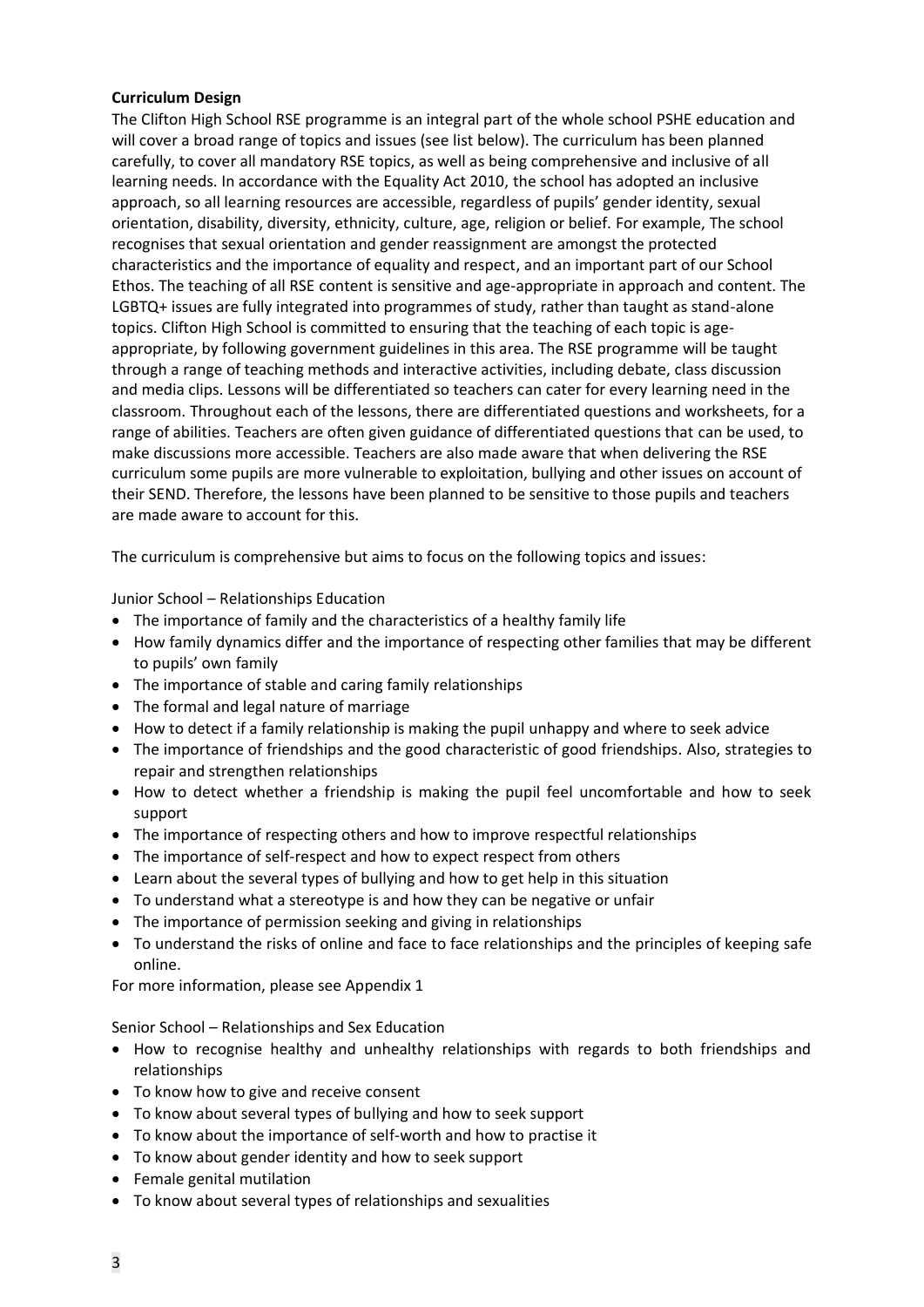- To know about contraception and where to access this service
- To understand how to deal with family conflict and be aware of several conflict resolution strategies
- To understand media and digital risks and its impact on sexual relationship
- To recognise peer on peer and abuse and know how to seek support for this
- To know and practise assertive communication and how to recognise harassment
- To recognise the characteristics of abusive relationships and know where to seek support
- To learn about post pregnancy options
- To learn about forced marriages

For more information, please see Appendix 2

#### Sixth Form:

- How to recognise several types of relationships, including friendships, family relationships, dealing with strangers and, at secondary school, intimate relationships
- How to recognise, understand and build healthy relationships, including self-respect and respect for others, commitment, tolerance, boundaries, and consent, and how to manage conflict, and how to recognise unhealthy relationships
- How relationships may affect health and wellbeing, including mental health.
- How to recognise healthy relationships and safety online
- Factual knowledge, at secondary school, around sex, sexual health, and sexuality, set firmly within the context of relationships
- To know how to maintain good sexual health and be aware of post pregnancy options
- To know how to give and receive sexual consent
- To know about sexual exploitation and how to seek support
- To be aware of how to practise safe sex
- To know about sexual pleasure
- To know about a variety of sexual orientations
- To be able to recognise signs of abuse within relationships and know how to seek support For more information, please see Appendix 3

#### **Feedback and assessment**

In accordance with RSHE statutory guidelines, there is a high expectation of the quality of pupils' work and regular feedback is provided on pupils' progress. Feedback is provided on pupils' work to assess progress and identify where pupils require extra support and intervention. Teachers will be able to measure progress by pupils' work, classroom contributions and completed reflection logs, following a visit from a guest speaker as well as written assignments, tests, and self-evaluation forms. Pupil voice will be used to reflect and feedback on the RSE curriculum. Pupil voice is collated through a variety of means. For example, the School Council, pupil questionnaires and PSHE focus groups are all used to gather pupil opinion. Teacher voice is also gathered every half term, to inform the future teaching of RSE.

#### **Safe Learning Environment**

Clifton High School is committed to delivering high quality and effectively planned RSE lessons. Included in this is a commitment to a safe learning classroom environment for all pupils. Teachers will establish a safe learning environment, with clearly outlined rules and expectations. Case studies will be used to purposefully depersonalise topics, so pupils can consider challenging issues and topics in a safe, objective, and distanced way. In addition to this, there will be an opportunity for pupils to ask questions anonymously, so teachers can tailor the lesson, around both the RSE curriculum and to pupils' needs. All teachers have been trained to handle potentially sensitive and controversial issues that may arise during lessons. All teachers of RSE have been issued with a staff protocol, to help tackle situations that may arise in lessons. Although discussion is one of many learning strategies used to teach RSE, it is only used within a safe environment. Every lesson, Ground Rules are established for both pupils and teachers. This will allow for safe discussions to take place. Teachers have received training on good learning and teaching strategies and are aware not to force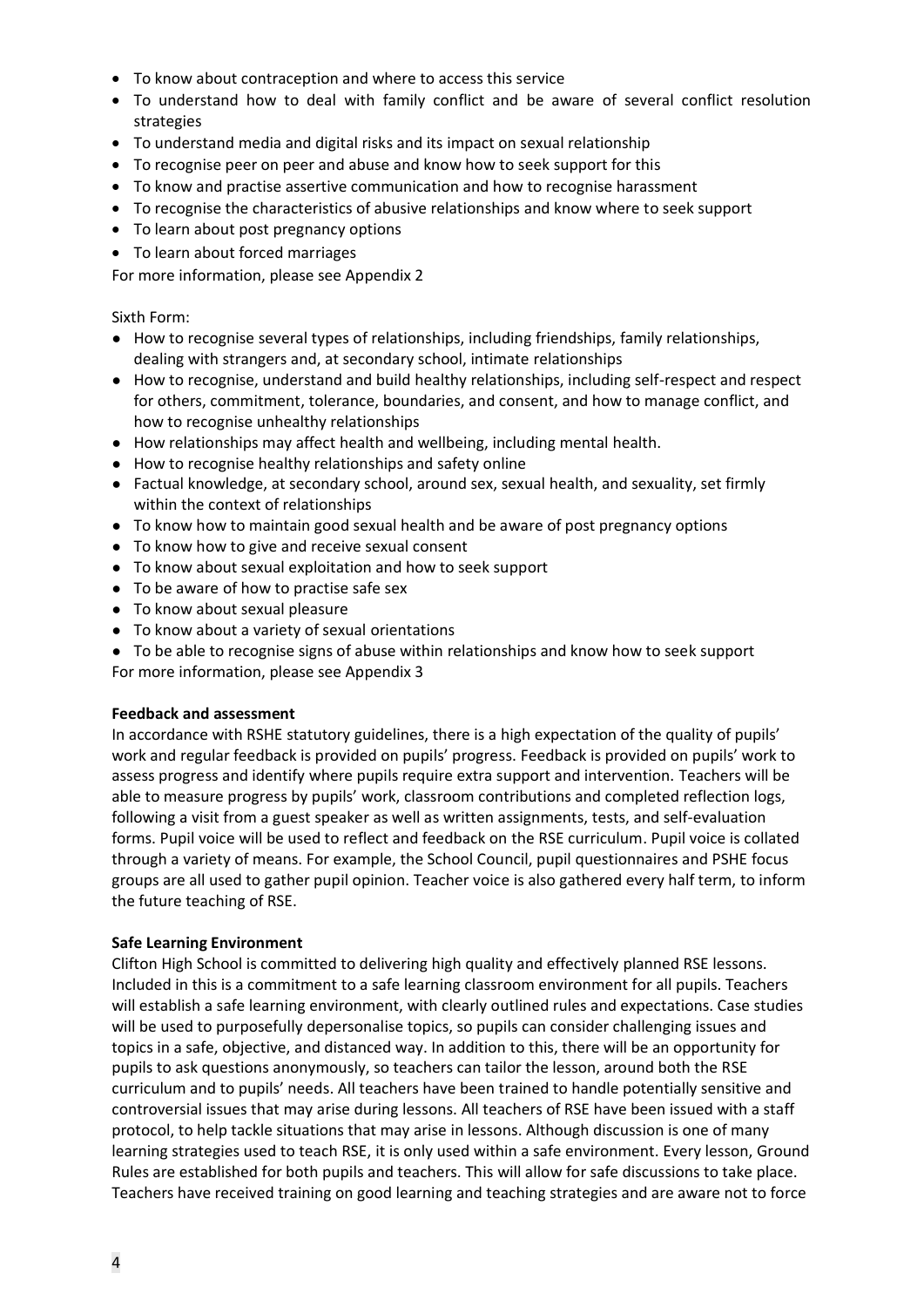any pupil to contribute to discussion, should they prefer not to. A copy of this protocol is available upon request by contacting the Head of PSHE.

### **Safeguarding**

Teachers are aware that effective RSE, which brings an understanding of what is and what is not appropriate in a relationship, can lead to disclosures of child protection issues. All teachers of RSE have been trained to use the school's approved safeguarding pathways and inform the School's Designated Safeguarding Lead (DSL), in these cases. In the DSL's absence, teachers will contact the Deputy Designated Safeguarding Lead. If both are unavailable, the teachers are aware to contact one of the members of the Designated Safeguarding Support Team. All guest speakers will be fully checked, in accordance with the Visiting Speakers Policy and will be accompanied at all times, to ensure the deliverance of appropriate content and interaction with the pupils.

## **The role of Parents**

Parents will be informed about the school's RSE policy, alongside any updates, via email. In addition to this, the school will publish the policy on the parents' area of the website and is available, free of charge on request from the School Office. Clifton High School is committed to working with parents by offering them PSHE and RSE workshops. For parents to continue their child's learning at home, a list of useful resources will be made available, on the school's website to support parents with this. Parents are welcome to contact the Head of PSHE, to discuss the curriculum further and will be emailed when Relationships and Sex education will be taught. Parents will receive details of the RSE curriculum via the Parent Bulletin on a weekly basis. When appropriate, a list of learning topics will be issued to parents, so they are able to support children with their learning at this time. Clifton High School will consult parents of registered pupils at the school, before making changes or revising the policy of curriculum at the school. The school is interested to hear from all parents and their views on the RSE programme. Although all views will be considered and listened to, parents do not have a right to veto any aspect of the RSE curriculum.

In addition to this, Pupil voice will be used to review and tailor our RSE programme to match the different needs of pupils. Pupils will be asked to give feedback on the RSE curriculum throughout regular intervals of the year and their views and ideas will be considered, when planning the future RSE curriculum.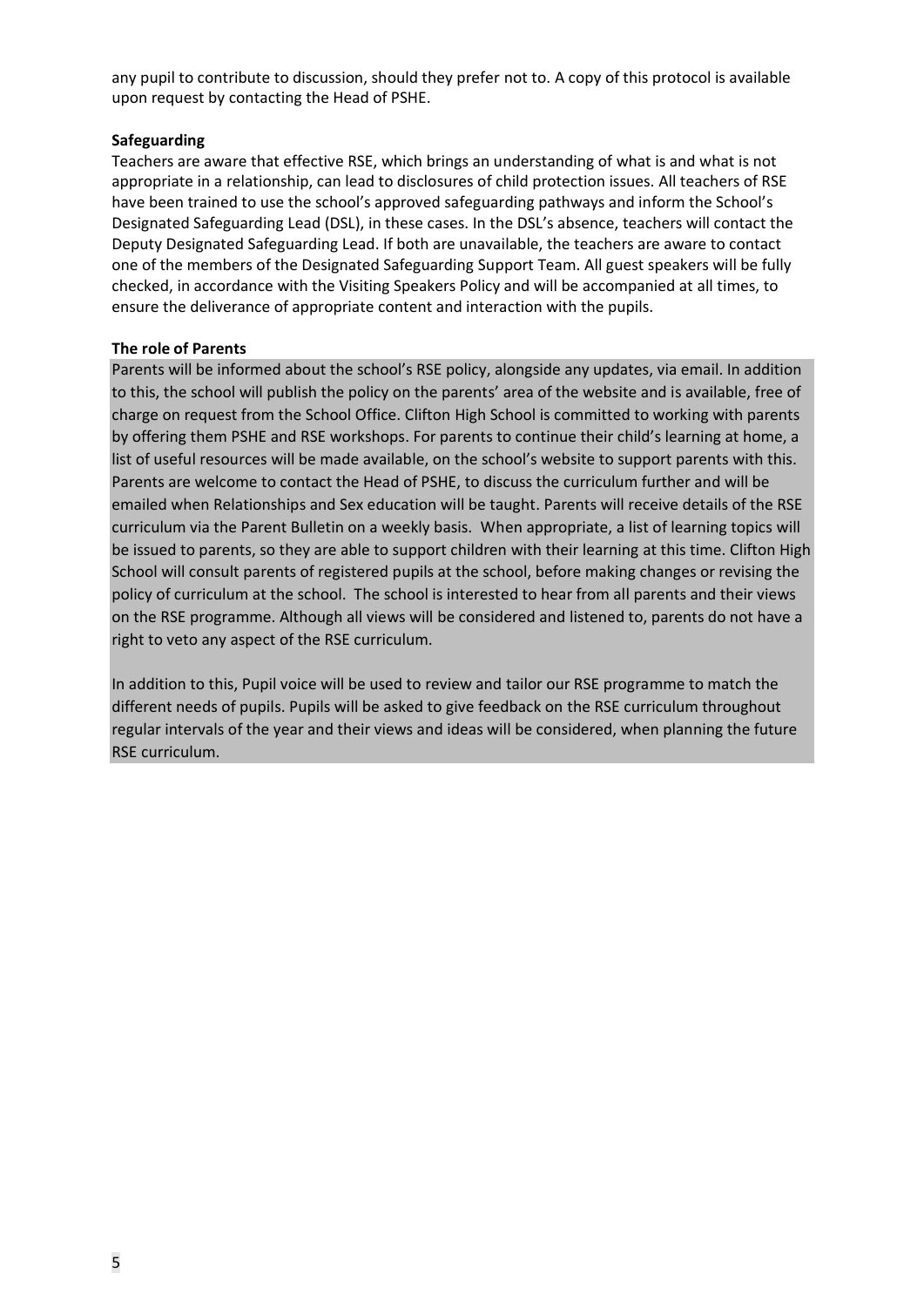# **Appendix 1**

| Clifton High School: Year 5                                                                                                         |                                                                                                                                                                                                                                                                                                                                                   | Subject: RSE                                                                                                                                                                                                                                                                                                                                                                                                                                     |
|-------------------------------------------------------------------------------------------------------------------------------------|---------------------------------------------------------------------------------------------------------------------------------------------------------------------------------------------------------------------------------------------------------------------------------------------------------------------------------------------------|--------------------------------------------------------------------------------------------------------------------------------------------------------------------------------------------------------------------------------------------------------------------------------------------------------------------------------------------------------------------------------------------------------------------------------------------------|
|                                                                                                                                     | Summer term 1                                                                                                                                                                                                                                                                                                                                     | Summer term 2                                                                                                                                                                                                                                                                                                                                                                                                                                    |
| <b>Areas</b>                                                                                                                        | Name of the topic:                                                                                                                                                                                                                                                                                                                                | Name of the topic:                                                                                                                                                                                                                                                                                                                                                                                                                               |
| Covered:                                                                                                                            | Relationships                                                                                                                                                                                                                                                                                                                                     | Changing me                                                                                                                                                                                                                                                                                                                                                                                                                                      |
| <b>School</b>                                                                                                                       | • Curiosity about what it means to relate to others                                                                                                                                                                                                                                                                                               | • Curiosity about what my changing body may                                                                                                                                                                                                                                                                                                                                                                                                      |
| <b>Values</b>                                                                                                                       | and be in a family, personal or group relationship<br>• Showing love for - and from - healthy, positive                                                                                                                                                                                                                                           | look and feel like<br>• Showing love for, and acceptance of, the body                                                                                                                                                                                                                                                                                                                                                                            |
| Curiosity                                                                                                                           | relationships                                                                                                                                                                                                                                                                                                                                     | changes that will happen to me                                                                                                                                                                                                                                                                                                                                                                                                                   |
| Love                                                                                                                                | • Direction of my life according to existing and                                                                                                                                                                                                                                                                                                  | • Direction of the body changes that will happen                                                                                                                                                                                                                                                                                                                                                                                                 |
| <b>Direction</b>                                                                                                                    | future relationships                                                                                                                                                                                                                                                                                                                              | to me and my changing feelings                                                                                                                                                                                                                                                                                                                                                                                                                   |
| Empathy                                                                                                                             | • Empathy for everyone's unique relationships                                                                                                                                                                                                                                                                                                     | • Empathy for everyone's unique bodies and<br>feelings                                                                                                                                                                                                                                                                                                                                                                                           |
| <b>SMSC</b><br>Spiritual<br>Moral<br>Social and<br>Cultural<br><b>Values</b>                                                        | • Gaining a spiritual understanding of a variety of<br>relationships<br>• Considering the moral choices and behaviour<br>around relationships<br>• Understanding the social and cultural values of a<br>range of relationships                                                                                                                    | • Gaining a spiritual understanding of the<br>changes the body will go through and the<br>related implications<br>• Considering the moral choices and behaviour<br>around the changing body<br>• Understanding the social and cultural values of<br>the changing body                                                                                                                                                                            |
| <b>British</b><br><b>Values</b><br>Democrac<br>у<br>Rule of<br>Law<br>Respect &<br><b>Tolerance</b><br><b>Individual</b><br>Liberty | • Taking turns to contribute ideas and thoughts<br>about relationships<br>• Listening to, and understanding, a range of<br>different views<br>• Understanding what it means to be me from a<br>legal perspective<br>• To respect and tolerate everyone's views and<br>ideas<br>• The freedom to accept and challenge our own and<br>others' views | • Taking turns to contribute ideas and thoughts<br>about my changing body<br>• Listening to, and understanding, a range of<br>different views on changing bodies and related<br>effects<br>• Understanding what a changing body means<br>from a legal perspective<br>• To respect and tolerate everyone's views and<br>ideas about their body<br>The freedom to accept and challenge our own<br>and others' views about the body and its changes |

| <b>School Aims</b>                | <b>SMSC</b>                             | <b>British Values</b>            |
|-----------------------------------|-----------------------------------------|----------------------------------|
| Curiosity:<br>From<br>curiosity   | <b>SMSC</b><br>stands for<br>spiritual, | These values are Democracy,      |
| comes learning, the bedrock of    | cultural<br>moral,<br>social<br>and     | Rule of Law, Respect and         |
| any school. We aim to promote     | development. We must show               | Tolerance, Individual Liberty.   |
| a sense of curiosity in all our   | how our children develop in             | should<br>promote<br>the<br>We . |
| young people, to instil a love of | SMSC.                                   | fundamental British<br>values    |
| learning in all areas of school   |                                         | throughout all our lessons,      |
| informed<br>promoting<br>life,    |                                         | assemblies and ay to day life at |
| and debate<br>questioning         | The personal development of             | Clifton High School              |
| alongside self-motivation and     | pupils' values plays a significant      |                                  |
| the passion to explore new        | part in their ability to learn and      |                                  |
| ideas independently.              | achieve.                                |                                  |
| <b>Empathy:</b> You never really  |                                         |                                  |
| understand a person until you     | It is an area of the curriculum         |                                  |
| consider things from their        | that focuses on the non-                |                                  |
| point of view. We aspire to       | development<br>academic<br>0f           |                                  |
| foster empathy in all our young   | children,<br>such<br>as                 |                                  |
| people which will allow them to   | understanding<br>and                    |                                  |
| operate in a world which is       | appreciation<br>different<br>of         |                                  |
| dependent<br>human<br>on          | cultures or dealing with moral          |                                  |
| interaction and will give them    | conundrums.                             |                                  |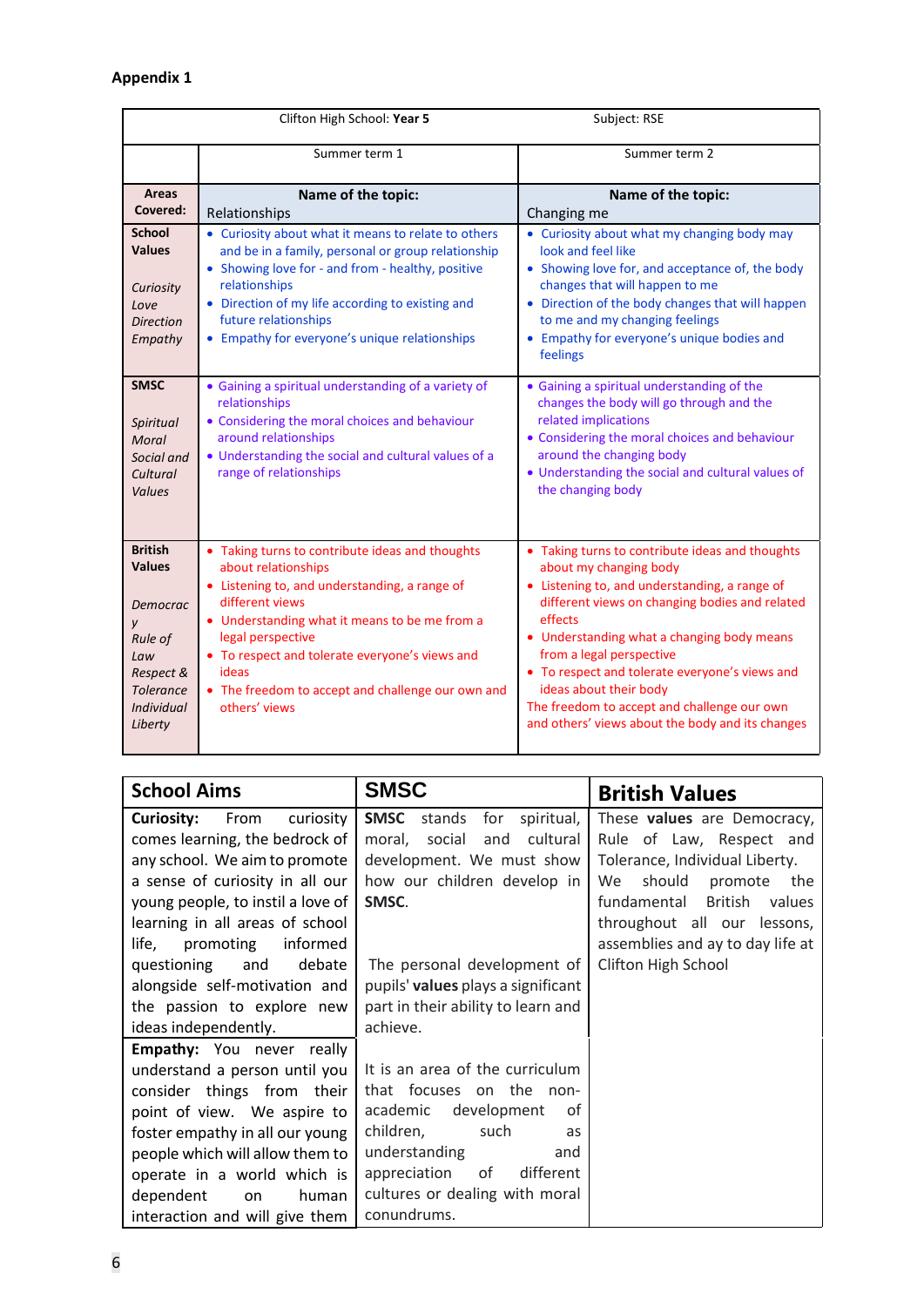| the necessary skills and desire    |                                           |  |
|------------------------------------|-------------------------------------------|--|
| to change the world in positive    |                                           |  |
| the<br>Empathy is<br>ways.         | <b>SMSC</b><br>central<br>the<br>as<br>to |  |
| foundation of kindness and         | development and growth of                 |  |
| kindness the route to a fulfilling | children.                                 |  |
| life.                              |                                           |  |
| Direction: We value aspiration     |                                           |  |
| and achievement in all things,     |                                           |  |
| both within and beyond the         |                                           |  |
| curriculum. We encourage the       |                                           |  |
| highest ambition and personal      |                                           |  |
| commitment<br>and<br>aim<br>to     |                                           |  |
| support individuals to achieve     |                                           |  |
| the goals they set themselves.     |                                           |  |
| Having direction gives purpose     |                                           |  |
| and drives motivation.             |                                           |  |
| Love: Love is the value that       |                                           |  |
| makes our relationships better,    |                                           |  |
| whether those relationships        |                                           |  |
| are with others or with oneself.   |                                           |  |
| Love for others means wanting      |                                           |  |
| what is good for them and can      |                                           |  |
| be achieved more effectively       |                                           |  |
| when one has love for oneself,     |                                           |  |
| providing self-confidence and      |                                           |  |
| resilience<br>to<br>face<br>the    |                                           |  |
| challenges in the world. We        |                                           |  |
| also celebrate a love for the      |                                           |  |
| natural world, encouraging a       |                                           |  |
| passion for being outdoors and,    |                                           |  |
| consequently,<br>nurturing<br>a    |                                           |  |
| desire to preserve our planet      |                                           |  |
| for the generations to come.       |                                           |  |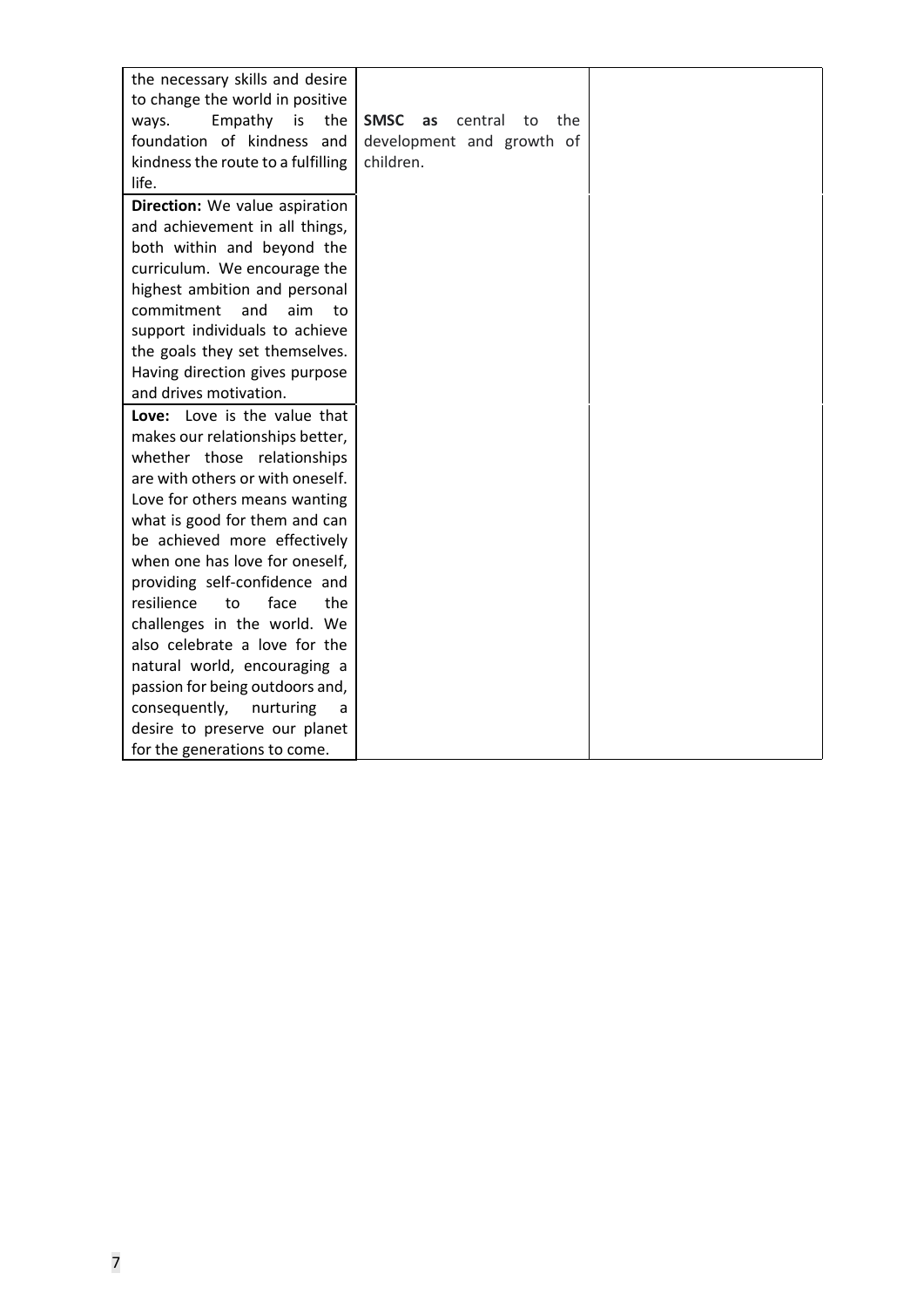## **Appendix 2**

| Year 7<br>How to identify healthy friendships and relationships<br>$\bullet$<br>Love and<br>How to recognise several types of bullying and how to seek support<br>٠<br>Empathy<br>The importance of self-worth<br>٠<br>How to consent to relationships and how to practise assertive language<br>$\bullet$<br>FGM<br>$\bullet$<br>Year <sub>8</sub><br>To understand various types of relationships (other than heterosexual<br>$\bullet$<br>Love and<br>relationships)<br>Empathy<br>To understand about various sexualities<br>$\bullet$<br>How to recognise healthy relationships and how to seek support<br>٠<br>How to ask for and give consent to relationships and practise assertive<br>٠<br>language<br>Basic forms of contraception<br>$\bullet$ |
|------------------------------------------------------------------------------------------------------------------------------------------------------------------------------------------------------------------------------------------------------------------------------------------------------------------------------------------------------------------------------------------------------------------------------------------------------------------------------------------------------------------------------------------------------------------------------------------------------------------------------------------------------------------------------------------------------------------------------------------------------------|
|                                                                                                                                                                                                                                                                                                                                                                                                                                                                                                                                                                                                                                                                                                                                                            |
|                                                                                                                                                                                                                                                                                                                                                                                                                                                                                                                                                                                                                                                                                                                                                            |
|                                                                                                                                                                                                                                                                                                                                                                                                                                                                                                                                                                                                                                                                                                                                                            |
|                                                                                                                                                                                                                                                                                                                                                                                                                                                                                                                                                                                                                                                                                                                                                            |
|                                                                                                                                                                                                                                                                                                                                                                                                                                                                                                                                                                                                                                                                                                                                                            |
|                                                                                                                                                                                                                                                                                                                                                                                                                                                                                                                                                                                                                                                                                                                                                            |
|                                                                                                                                                                                                                                                                                                                                                                                                                                                                                                                                                                                                                                                                                                                                                            |
|                                                                                                                                                                                                                                                                                                                                                                                                                                                                                                                                                                                                                                                                                                                                                            |
|                                                                                                                                                                                                                                                                                                                                                                                                                                                                                                                                                                                                                                                                                                                                                            |
|                                                                                                                                                                                                                                                                                                                                                                                                                                                                                                                                                                                                                                                                                                                                                            |
|                                                                                                                                                                                                                                                                                                                                                                                                                                                                                                                                                                                                                                                                                                                                                            |
|                                                                                                                                                                                                                                                                                                                                                                                                                                                                                                                                                                                                                                                                                                                                                            |
| Year 9<br>How to recognise positive relationships in the home<br>٠                                                                                                                                                                                                                                                                                                                                                                                                                                                                                                                                                                                                                                                                                         |
| Love and<br>How to recognise conflicts in different contexts and conflict resolutions<br>٠                                                                                                                                                                                                                                                                                                                                                                                                                                                                                                                                                                                                                                                                 |
| Empathy<br>How to manage family change<br>٠                                                                                                                                                                                                                                                                                                                                                                                                                                                                                                                                                                                                                                                                                                                |
| To learn about the importance of sexual consent<br>$\bullet$                                                                                                                                                                                                                                                                                                                                                                                                                                                                                                                                                                                                                                                                                               |
| To learn about the consequences of unprotected sex<br>٠                                                                                                                                                                                                                                                                                                                                                                                                                                                                                                                                                                                                                                                                                                    |
| To learn about contraception options<br>$\bullet$                                                                                                                                                                                                                                                                                                                                                                                                                                                                                                                                                                                                                                                                                                          |
| To understand media and digital risks and its impact on sexual<br>٠                                                                                                                                                                                                                                                                                                                                                                                                                                                                                                                                                                                                                                                                                        |
| relationship                                                                                                                                                                                                                                                                                                                                                                                                                                                                                                                                                                                                                                                                                                                                               |
|                                                                                                                                                                                                                                                                                                                                                                                                                                                                                                                                                                                                                                                                                                                                                            |
| Year 10<br>To learn about relationship values and the several types of relationships<br>$\bullet$                                                                                                                                                                                                                                                                                                                                                                                                                                                                                                                                                                                                                                                          |
| Love and<br>To learn about the importance of giving and receiving consent                                                                                                                                                                                                                                                                                                                                                                                                                                                                                                                                                                                                                                                                                  |
| Empathy<br>To learn about online relationships and the risks<br>٠                                                                                                                                                                                                                                                                                                                                                                                                                                                                                                                                                                                                                                                                                          |
| To learn about the risks of sending nudes and semi nudes<br>٠                                                                                                                                                                                                                                                                                                                                                                                                                                                                                                                                                                                                                                                                                              |
|                                                                                                                                                                                                                                                                                                                                                                                                                                                                                                                                                                                                                                                                                                                                                            |
| Year 11<br>To understand healthy and unhealthy relationships<br>$\bullet$                                                                                                                                                                                                                                                                                                                                                                                                                                                                                                                                                                                                                                                                                  |
| Love and<br>To recognise peer on peer and abuse and know how to seek support for                                                                                                                                                                                                                                                                                                                                                                                                                                                                                                                                                                                                                                                                           |
| <b>Empathy</b><br>this                                                                                                                                                                                                                                                                                                                                                                                                                                                                                                                                                                                                                                                                                                                                     |
| To know and practise assertive communication and how to recognise                                                                                                                                                                                                                                                                                                                                                                                                                                                                                                                                                                                                                                                                                          |
| harassment                                                                                                                                                                                                                                                                                                                                                                                                                                                                                                                                                                                                                                                                                                                                                 |
| To recognise the characteristics of abusive relationships and know where                                                                                                                                                                                                                                                                                                                                                                                                                                                                                                                                                                                                                                                                                   |
| to seek support                                                                                                                                                                                                                                                                                                                                                                                                                                                                                                                                                                                                                                                                                                                                            |
| To learn about post pregnancy options                                                                                                                                                                                                                                                                                                                                                                                                                                                                                                                                                                                                                                                                                                                      |
| To learn about unhealthy relationships such as forced marriages                                                                                                                                                                                                                                                                                                                                                                                                                                                                                                                                                                                                                                                                                            |
|                                                                                                                                                                                                                                                                                                                                                                                                                                                                                                                                                                                                                                                                                                                                                            |
|                                                                                                                                                                                                                                                                                                                                                                                                                                                                                                                                                                                                                                                                                                                                                            |